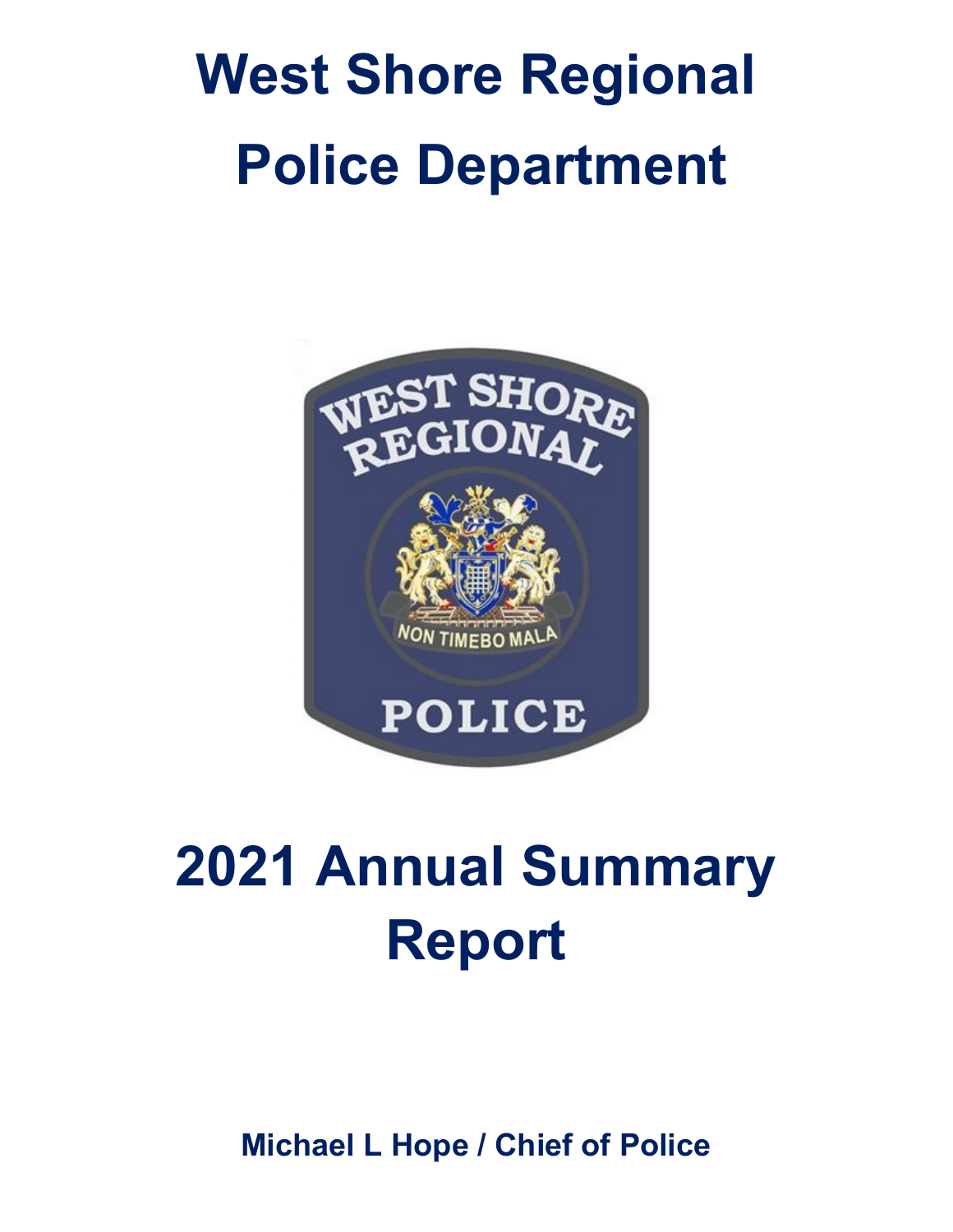## **West Shore Regional Police Department 2021 Annual Report**

| COMPLAINT/CALLS HANDLED BY OFFICERS IN WORMLEYSBURG             | 5128        |
|-----------------------------------------------------------------|-------------|
| COMPLAINT/CALLS HANDLED BY OFFICERS IN LEMOYNE                  | 8541        |
| TOTAL NUMBER OF COMPLAINT/CALLS HANDLED BY OFFICERS             | 15971       |
| COMPLAINTS/CALLS DISPATCHED BY COUNTY COMMUNICATIONS            | 15671       |
| ASSISTS MADE TO FIRE/AMBULANCE UNITS                            | 162         |
| ASSISTS MADE TO MOTORISTS                                       | 36          |
| ASSISTS MADE TO OUTSIDE POLICE DEPARTMENTS                      | 305         |
| ESTABLISHMENTS/BUSINESSES CHECKED FOR OPEN DOORS                | 2624        |
| BURGLAR/FIRE ALARM CALLS RESPONDED TO                           | 263         |
| IMOTOR VEHICLE ACCIDENTS INVESTIGATED / HIT AND RUN MVA         | 290/36      |
| IINJURED PERSONS AS A RESULT OF MOTOR VEHICLE ACCIDENTS         | 36          |
| DEATHS AS A RESULT OF MOTOR VEHICLE ACCIDENTS                   | $\mathbf 0$ |
| <b>INVESTIGATIONS CONDUCTED</b>                                 | 469         |
| ESTIMATED LOSS DUE TO CRIMINAL ACTIVITY                         | \$16,751.66 |
| VEHICLE CODE VIOLATIONS CHARGED                                 | 3201        |
| VEHICLE CODE VIOLATIONS CHARGED VIA INVESTIGATION OF MV CRASHES | 78          |
| BOROUGH ORDINANCE VIOLATIONS CHARGED                            | 578         |
| STATE DOG LAW VIOLATIONS CHARGED                                | 17          |
| <b>CRIMES CODE VIOLATIONS CHARGED</b>                           | 530         |
| <b>PARKING TICKETS ISSUED</b>                                   | 1902        |
| <b>TOTAL MILES DRIVEN BY OFFICERS</b>                           | 84,738      |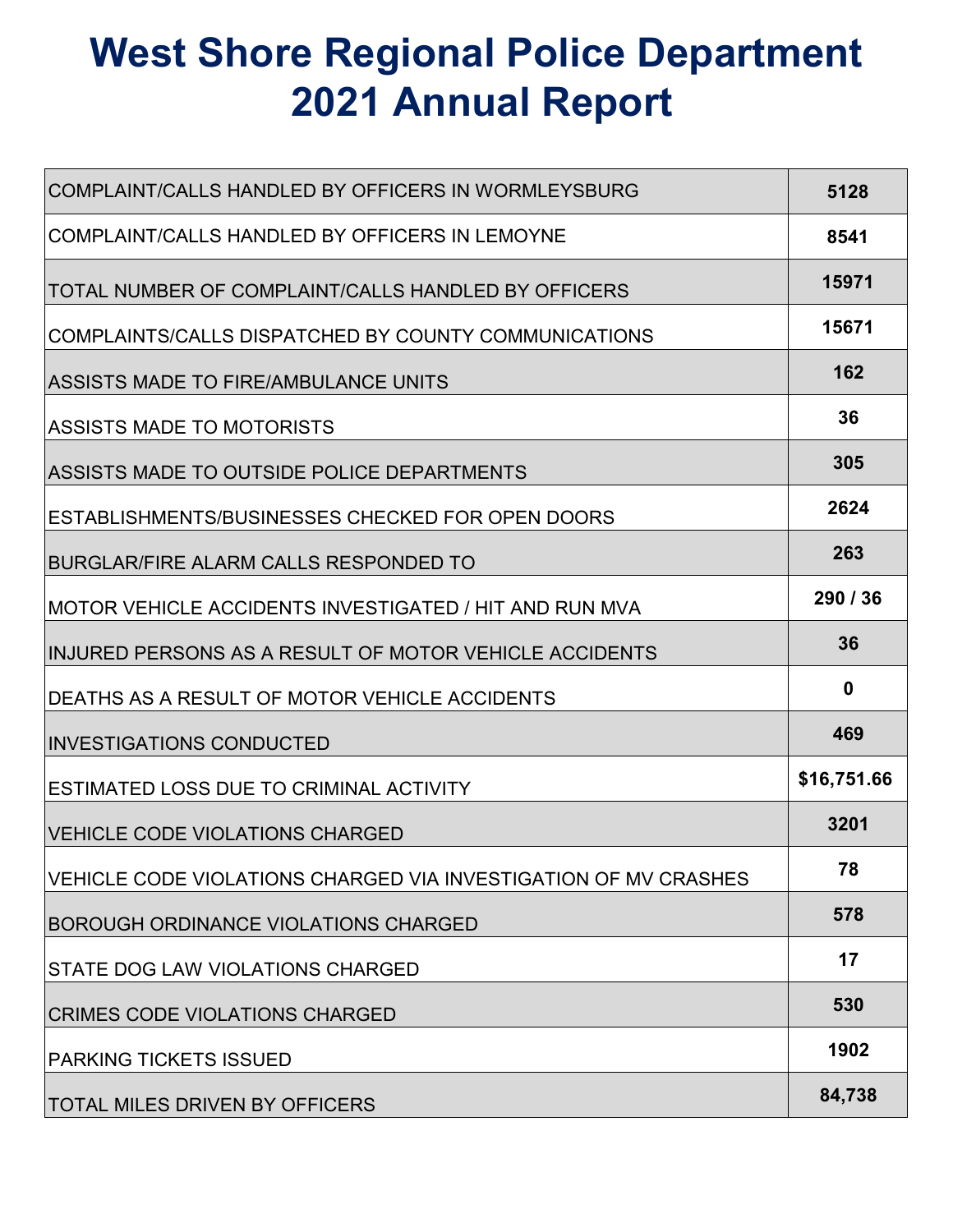### **West Shore Regional Police Department Investigations Conducted 2021 Annual Summary**

|                 | <b>INVESTIGATIONS</b>                                                       |                 | <b>STATUS</b>                        |
|-----------------|-----------------------------------------------------------------------------|-----------------|--------------------------------------|
|                 |                                                                             |                 |                                      |
| 1               | <b>Access Device Fraud</b>                                                  | $\mathbf 1$     | <b>Cleared by Arrest(s) Made</b>     |
| 98              | Act 64 - Drug Violations                                                    | 98              | <b>Cleared by Arrest(s) Made</b>     |
| 5               | <b>Aggravated Assault</b>                                                   | 5               | <b>Cleared by Arrest(s) Made</b>     |
| 1               | <b>Aggravated Indecent Assault</b>                                          | 1.              | <b>Cleared by Arrest(s) Made</b>     |
| 1               | <b>Arrest Prior to Requisition / Fugitive From Justice</b>                  | $\mathbf 1$     | <b>Cleared by Arrest(s) Made</b>     |
| 1               | <b>Bad Checks</b>                                                           | 1.              | <b>Cleared by Arrest(s) Made</b>     |
| $\overline{7}$  | Borough Ordinance Investigations (Park Hours/Violations/Recreational Fires) | $\overline{7}$  | <b>Cleared by Arrest(s) Made</b>     |
| $\overline{7}$  | <b>Burglary</b>                                                             | 5               | Cleared by Arrest(s) Made / 2 - Open |
| 5               | Contempt For Violation of Court Order or Agreement                          | 5               | <b>Cleared by Arrest(s) Made</b>     |
| 1               | <b>Criminal Attempt to Commit Criminal Homicide</b>                         | 1               | <b>Cleared by Arrest(s) Made</b>     |
| 12              | <b>Criminal Mischief</b>                                                    | 12 <sup>2</sup> | <b>Cleared by Arrest(s) Made</b>     |
| 6               | <b>Criminal Trespass</b>                                                    | 6               | <b>Cleared by Arrest(s)</b>          |
| $\mathbf{1}$    | <b>Cruelty To Animal</b>                                                    | $\mathbf 1$     | <b>Cleared by Arrest(s)</b>          |
| 39              | <b>Disorderly Conduct</b>                                                   | 39              | <b>Cleared by Arrest(s) Made</b>     |
| 8               | Driving While Operating Privilege Is Suspended or Revoked                   | 8               | <b>Cleared by Arrest(s) Made</b>     |
| 69              | Driving While Under the Influence of Alcohol and/or Drugs                   | 69              | <b>Cleared by Arrest(s) Made</b>     |
| $\mathbf{1}$    | <b>Endangering Welfare of Children</b>                                      | $\mathbf{1}$    | <b>Cleared by Arrest(s) Made</b>     |
| 5               | <b>False Identification to Law Enforcment Authorities</b>                   | 5               | <b>Cleared by Arrest(s) Made</b>     |
| 3               | <b>False Reports To Law Enforcement Authorities</b>                         | $\mathbf{3}$    | <b>Cleared by Arrest(s) Made</b>     |
| 3               | <b>Firearms Not To Be Carried Without A License</b>                         | $\mathbf{3}$    | <b>Cleared by Arrest(s) Made</b>     |
| $\mathbf 1$     | Fleeing or Attempting to Elude Police Officer                               | $\mathbf 1$     | <b>Cleared by Arrest(s) Made</b>     |
| 1               | Forgery                                                                     | 1               | <b>Cleared by Arrest(s) Made</b>     |
| 9               | <b>Harassment</b>                                                           | 9               | <b>Cleared by Arrest(s) Made</b>     |
| 3               | Illegally Operating A Motor Vehicle Not Equipped With Ignition Interlock    | $\mathbf{3}$    | <b>Cleared by Arrest(s) Made</b>     |
| $3\phantom{a}$  | <b>Indecent Exposure</b>                                                    | 3 <sup>1</sup>  | <b>Cleared by Arrest(s) Made</b>     |
| 1               | Involuntary Deviate Sexual Intercourse                                      | $\mathbf 1$     | <b>Cleared by Arrest(s) Made</b>     |
| $\mathbf{1}$    | Loitering and Prowling At Night Time                                        | $\mathbf{1}$    | <b>Cleared by Arrest(s) Made</b>     |
| 16              | <b>Missing Person Investigations</b>                                        | 16              | <b>Administratively Cleared</b>      |
| $\mathbf 1$     | <b>Persons Not To Possess Firearms</b>                                      | $\mathbf 1$     | <b>Cleared by Arrest(s) Made</b>     |
| 26              | <b>Public Drunkenness</b>                                                   | 26              | <b>Cleared by Arrest(s) Made</b>     |
| 1               | Purchase, Consumption, Possession or Transportation of Alcohol              | 1.              | <b>Cleared by Arrest(s) Made</b>     |
| 1               | <b>Receiving Stolen Property</b>                                            | 1               | <b>Cleared by Arrest(s) Made</b>     |
| $\mathbf 1$     | <b>Recklessly Endangering Another Person</b>                                | $\mathbf{1}$    | <b>Cleared by Arrest(s) Made</b>     |
| 23              | <b>Retail Theft</b>                                                         | 21              | Cleared by Arrest(s) Made / 2 - Open |
| $\mathbf{2}$    | <b>Robbery</b>                                                              | $\mathbf 1$     | Cleared by Arrest(s) Made / 1 - Open |
| 1               | <b>Scattering Rubbish</b>                                                   | 1               | <b>Cleared by Arrest(s) Made</b>     |
| 33              | <b>Simple Assault</b>                                                       | 33 <sup>°</sup> | <b>Cleared by Arrest(s) Made</b>     |
| 36              | Special Investigations/C&Y, Secret Service, Railroad PD, Assist PSP         |                 | 36 Administratively Cleared          |
| $\mathbf 1$     | <b>Stalking</b>                                                             | $\mathbf 1$     | <b>Cleared by Arrest(s) Made</b>     |
| 10 <sup>°</sup> | <b>State Dog Law Violations</b>                                             | 10              | <b>Cleared by Arrest(s) Made</b>     |
| 3               | Strangulation                                                               | 3 <sup>1</sup>  | <b>Cleared by Arrest(s) Made</b>     |
| $\mathbf{2}$    | <b>Theft by Deception</b>                                                   | $2^{\circ}$     | <b>Cleared by Arrest(s) Made</b>     |
| 12              | Theft by Unlawful Taking or Disposition                                     | 8               | Cleared by Arrest(s) Made / 4 - Open |
| 4               | <b>Theft From A Motor Vehicle</b>                                           | 3               | Cleared by Arrest(s) Made / 1 - Open |
| 1               | Theft of Property Lost, Mislaid or Delivered by Mistake                     | $\mathbf 1$     | <b>Cleared by Arrest(s) Made</b>     |
| 1               | <b>Theft of Services</b>                                                    | 1               | <b>Cleared by Arrest(s) Made</b>     |
| $\mathbf{1}$    | <b>Use of Consumer Fireworks</b>                                            | 1               | <b>Cleared by Arrest(s) Made</b>     |
|                 |                                                                             |                 |                                      |
|                 |                                                                             |                 |                                      |

#### **469 INVESTIGATIONS CONDUCTED; 459 CLEARED/ARREST/CLOSED**

**98% CLEARANCE RATE**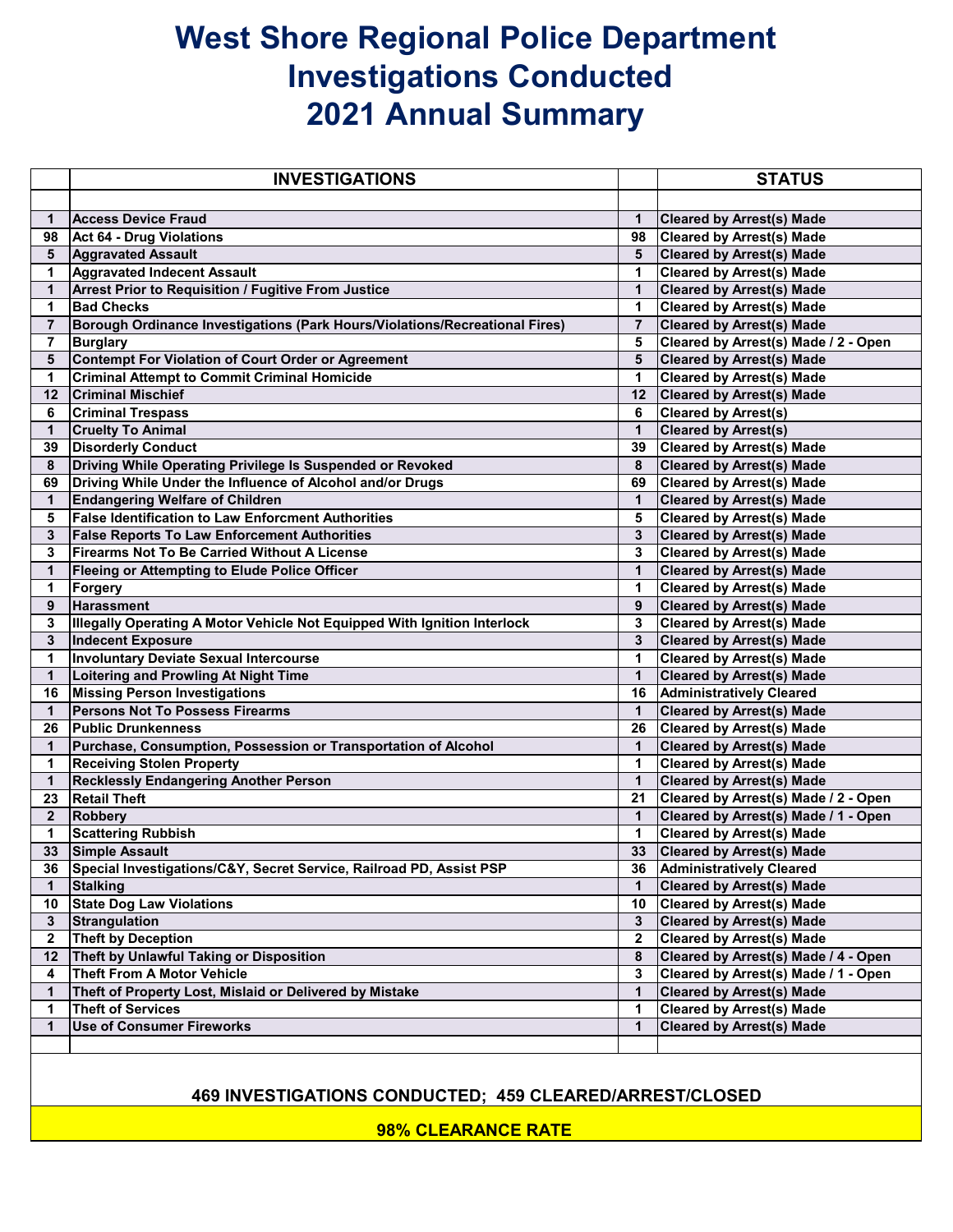#### **West Shore Regional Police Department Criminal Arrests Made 2021 Annual Summary**

| Charge                                           | <b>Section</b> | <b>Jan-21</b>  | Feb-21         | <b>Mar-21</b>  |                | Apr-21   May-21 | <b>Jun-21</b>                                    | <b>Jul-21</b>  | Aug-21         | Sep-21         | Oct-21         | <b>Nov-21</b>  | <b>Dec-21</b>  | 2021<br><b>Total</b> |
|--------------------------------------------------|----------------|----------------|----------------|----------------|----------------|-----------------|--------------------------------------------------|----------------|----------------|----------------|----------------|----------------|----------------|----------------------|
| <b>Criminal Attempt to Commit Crimes</b>         | 901            |                |                |                |                |                 |                                                  |                |                |                |                |                | $\mathbf{1}$   | $\mathbf{1}$         |
| Possessing Instruments of Crime                  | 907            | 1              |                |                |                |                 | 1                                                |                |                |                |                |                |                | $\overline{2}$       |
| Simple Assault                                   | 2701           | 5              | 3              | 5              | $\overline{4}$ | 3               | $\overline{2}$                                   | 5              | 3              |                | 5              | $\overline{4}$ | $\mathbf{1}$   | 40                   |
| <b>Aggravated Assault</b>                        | 2702           | 1              | 1              | 1              |                | 1               |                                                  | 1              |                |                |                | 1              | 1              | 7                    |
| Recklessly Endangering Another Person            | 2705           | $\mathbf{1}$   |                |                | $\mathbf{1}$   |                 |                                                  |                | $\mathbf{1}$   |                |                | $\mathbf{1}$   | $\mathbf{1}$   | $\sqrt{5}$           |
| <b>Terroristic Threats</b>                       | 2706           | $\mathbf{1}$   | 1              |                |                |                 |                                                  |                |                |                |                |                |                | $\overline{2}$       |
| <b>Harassment</b>                                | 2709           | $\mathbf{1}$   | $\overline{2}$ | $\mathbf{1}$   |                | $\overline{2}$  | $\mathbf{1}$                                     | $\overline{4}$ | $\mathbf{1}$   |                | $\overline{2}$ | $\overline{2}$ |                | 16                   |
| Stalking                                         | 2709.1         |                |                | 1              |                |                 |                                                  |                |                |                |                |                |                | $\mathbf 1$          |
| Strangulation                                    | 2718           | $\mathbf{1}$   |                |                | $\mathbf{1}$   | $\mathbf{1}$    |                                                  |                |                |                | $\mathbf{1}$   |                |                | 4                    |
| Involuntary Deviate Sexual Intercourse           | 3123           |                |                |                |                |                 | 1                                                |                |                |                |                |                |                |                      |
| <b>Sexual Assault</b>                            | 3124           |                |                |                |                |                 | $\mathbf{1}$                                     |                |                |                |                |                |                |                      |
| Aggravated Indecent Assault                      | 3125           |                |                |                |                |                 |                                                  |                |                |                |                |                |                |                      |
| <b>Indecent Assault</b>                          | 3126           |                |                |                |                |                 | $\mathbf{1}$                                     |                |                |                |                |                |                |                      |
| Indecent Exposure                                | 3127           |                | 1              |                |                | 1               |                                                  |                |                |                |                |                |                | $\overline{2}$       |
| <b>Criminal Mischief</b>                         | 3304           |                | 3              |                | 2              | $\mathbf{1}$    |                                                  |                |                |                | $\mathbf{1}$   | $\mathbf{1}$   |                | 20                   |
|                                                  |                |                |                |                |                |                 | $\overline{4}$                                   | 3              | $\mathbf{1}$   | $\overline{4}$ |                |                |                |                      |
| <b>Burglary</b>                                  | 3502           |                |                |                |                |                 | 1                                                | 3              |                | $\overline{2}$ |                |                |                | 6                    |
| <b>Criminal Trespass</b>                         | 3503           |                | 3              |                |                |                 | $\overline{2}$                                   | 5              | $\mathbf{1}$   | $\mathbf{1}$   | 3              | $\mathbf{1}$   |                | 16                   |
| Robbery                                          | 3701           |                |                |                |                |                 |                                                  |                |                | $\mathbf{1}$   |                |                |                | $\mathbf{1}$         |
| Theft by Unlawful Taking or Disposition          | 3921           |                |                |                |                |                 | $\mathbf{1}$                                     | $\mathbf{1}$   | $\overline{2}$ | $\mathbf{1}$   | $\mathbf{1}$   | $\mathbf{1}$   | $\overline{2}$ | 9                    |
| Theft By Deception                               | 3922           |                |                |                |                | 1               |                                                  |                |                | 1              |                |                |                | $\overline{2}$       |
| Theft of Property Mislaid Property               | 3924           |                |                |                |                |                 |                                                  |                |                |                | $\mathbf{1}$   |                |                | $\overline{1}$       |
| <b>Receiving Stolen Property</b>                 | 3925           | $\mathbf 1$    |                |                |                | 1               |                                                  |                |                |                |                |                |                | $\overline{2}$       |
| <b>Theft of Services</b>                         | 3926           |                |                |                |                |                 |                                                  |                | $\mathbf{1}$   |                |                |                |                | $\overline{1}$       |
| Unauthorized Use of Automobile                   | 3928           |                |                |                |                | 1               |                                                  | 1              |                |                |                |                |                | $\overline{2}$       |
| <b>Retail Theft</b>                              | 3929           | 8              | $\overline{2}$ | 1              | $\mathbf{1}$   |                 | 1                                                |                | 3              | $\overline{4}$ | 3              | 1              | $\mathbf{1}$   | 25                   |
| Theft from a Motor Vehicle                       | 3934           |                | 3              |                |                |                 |                                                  |                | 1              |                |                |                |                | $\overline{4}$       |
| Forgery                                          | 4101           |                | $\mathbf{1}$   |                |                |                 |                                                  |                |                |                |                |                |                | $\mathbf{1}$         |
| <b>Bad Checks</b>                                | 4105           |                | 1              | 1              |                |                 |                                                  |                |                |                |                |                |                | $\overline{2}$       |
| <b>Access Device Fraud</b>                       | 4106           |                | $\overline{2}$ |                |                |                 |                                                  |                |                |                |                |                |                | $\overline{2}$       |
| Endangering Welfare of Children                  | 4304           |                |                | 2              | $\overline{c}$ |                 |                                                  |                |                |                |                | 2              |                | $\overline{7}$       |
| <b>False Reports to Law Enforcement</b>          | 4906           |                |                |                | $\mathbf{1}$   |                 | $\mathbf{1}$                                     |                |                |                | $\mathbf{1}$   |                |                | 3                    |
| False Identification to Law Enforcement          | 4914           | 1              |                | 1              | 3              |                 |                                                  |                |                | 1              |                | 1              |                | $\overline{7}$       |
| Obstructing Administration of Law                | 5101           |                |                |                |                |                 |                                                  |                |                | $\overline{2}$ |                |                |                | $\overline{2}$       |
| Resisting Arrest and Other Law Enforcement       | 5104           |                |                |                | 1              | 2               |                                                  | 1              |                | $\overline{2}$ |                | 1              |                | 7                    |
| <b>Escape</b>                                    | 5121           |                |                |                |                |                 | $\mathbf{1}$                                     |                |                |                |                |                |                |                      |
| Contraband                                       | 5123           |                |                |                | 1              |                 |                                                  |                |                |                |                |                |                | 1                    |
| Flight to Avoid Prosecution, Trial or Punishment | 5126           |                |                |                |                |                 | $\overline{2}$                                   | $\mathbf{1}$   |                | $\mathbf{1}$   |                |                | $\mathbf{1}$   | 5                    |
| <b>Disorderly Conduct</b>                        | 5503           | 14             | 9              | 12             | 14             | 17              | 11                                               | 13             | 11             | 12             | 16             | 4              | $\overline{7}$ | 140                  |
| <b>Public Drunkenness</b>                        | 5505           | $\overline{2}$ | 8              | $\overline{2}$ | 2              | $\mathbf{1}$    | $\overline{4}$                                   | $\mathbf{1}$   | 5              | $\overline{4}$ | $\mathbf{1}$   | 5              | 6              | 41                   |
| Loitering or Prowling at Night                   | 5506           |                | 2              | 1              |                |                 |                                                  |                |                |                |                |                |                | 3                    |
| <b>Cruelty to Animal</b>                         | 5533           |                |                |                |                |                 |                                                  |                | $\overline{2}$ |                |                |                |                | $\mathcal{P}$        |
| Persons Not to Possess Firearms                  | 6105           | 1              |                |                |                |                 |                                                  |                |                |                |                |                |                | $\overline{2}$       |
| Firearms Not to be Carried w/o a License         | 6106           |                |                | $\mathbf{1}$   |                |                 |                                                  | $\overline{2}$ | $\mathbf{1}$   |                |                | $\mathbf{1}$   |                | 5                    |
|                                                  |                |                |                |                |                |                 |                                                  |                |                |                |                |                |                |                      |
| <b>Corruption of Minors</b>                      | 6301           |                |                |                |                |                 | 1                                                |                |                |                |                |                |                | 1                    |
| <b>Underage Drinking</b>                         | 6308           |                |                |                |                |                 | $\mathbf{1}$                                     |                |                |                | $\mathbf{1}$   |                |                | $\overline{2}$       |
| Scattering Rubbish                               | 6501           |                |                |                |                |                 |                                                  |                |                | 1              |                | 1              |                | 2                    |
| Sale or Illegal Use of Certain Solvents          | 7303           |                |                |                |                |                 |                                                  |                |                |                |                | $\mathbf{1}$   |                | $\mathbf{1}$         |
| Dog Law Violations                               | 3PACS          | 3              |                | 3              | 5              |                 | 1                                                | 3              |                |                |                |                |                | 17                   |
| Indirect Criminal Contempt - PFA Violation       | 23PS6114       | $\mathbf{1}$   |                | $\mathbf{1}$   | $\mathbf{1}$   | $\mathbf{1}$    | $\mathbf{1}$                                     |                |                |                |                |                |                | 5                    |
| <b>Drug Law Violations</b>                       | 35PACS         | 10             | 13             | 11             | 12             | 6               | 5                                                | 4              | 9              | $\overline{7}$ | $\overline{2}$ | 12             | 4              | 95                   |
| Use of Consumer Fireworks                        | 72PACS         | $\mathbf{1}$   |                |                |                |                 |                                                  |                |                |                |                |                |                | $\mathbf{1}$         |
| Home Improvement Fraud                           | 73PACS         |                |                |                |                |                 |                                                  |                | 1              | 1              |                |                |                | 2                    |
|                                                  |                |                |                |                |                |                 |                                                  |                |                |                |                |                |                |                      |
| <b>Monthly Total</b>                             |                | 53             | 55             | 44             | 51             | 39              | 44                                               | 51             | 43             | 46             | 38             | 40             | 26             | 530                  |
|                                                  |                |                |                |                |                |                 |                                                  |                |                |                |                |                |                |                      |
| <b>ARREST BY COMMUNITY</b>                       |                |                |                |                |                |                 | LEMOYNE BOROUGH - 336 WORMLEYSBURG BOROUGH - 194 |                |                |                |                |                |                |                      |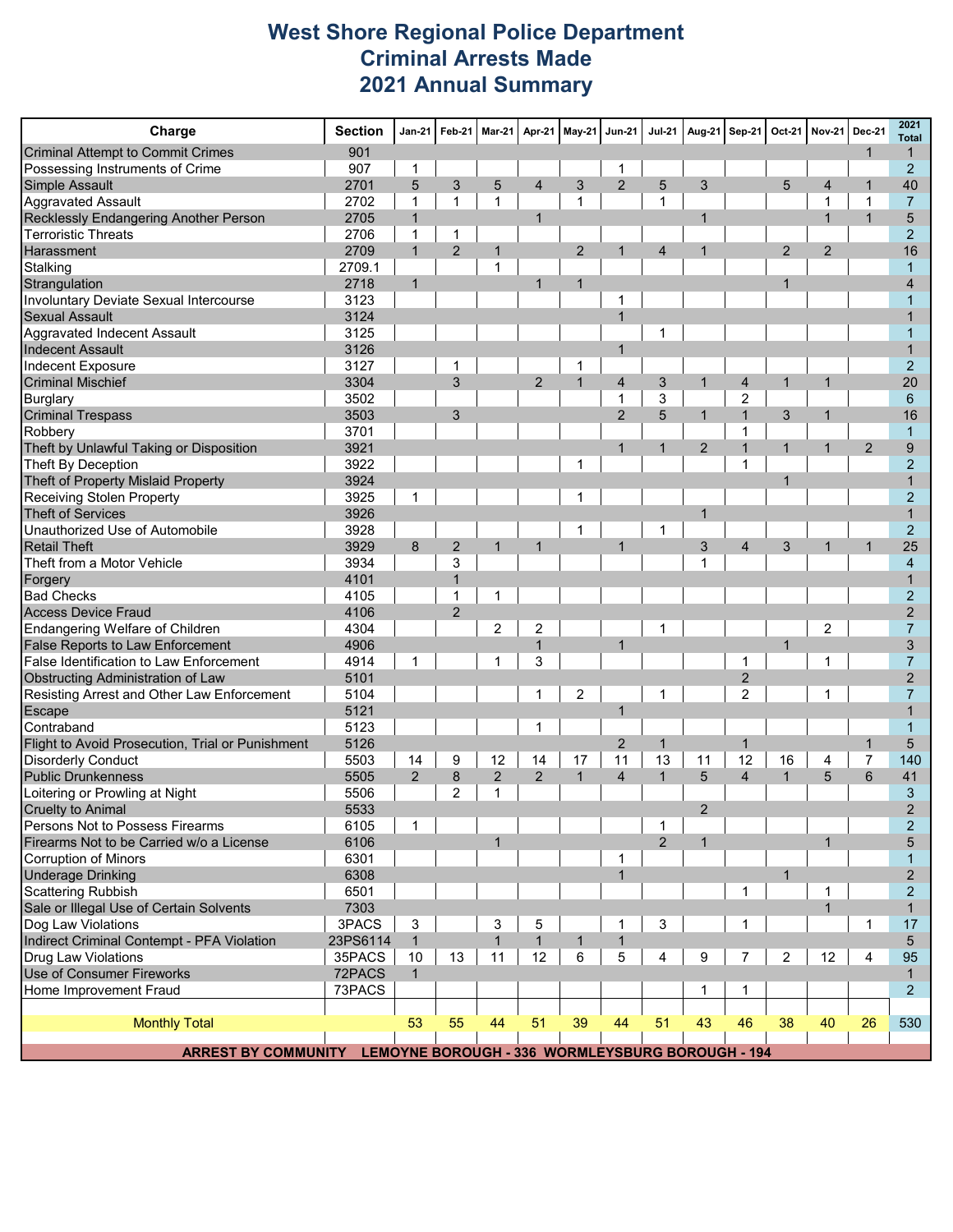#### **West Shore Regional Police Department Traffic Arrests Made 2021 Annual Summary**

| Charge                                                                               | Section                                            | Jan-21         | Feb-21                | <b>Mar-21</b>       | Apr-21               | <b>May-21</b>       | <b>Jun-21</b>       | <b>Jul-21</b>        | Aug-21                           | <b>Sep-21</b>     | Oct-21            | <b>Nov-21</b>     | Dec-21          | 2021                  |
|--------------------------------------------------------------------------------------|----------------------------------------------------|----------------|-----------------------|---------------------|----------------------|---------------------|---------------------|----------------------|----------------------------------|-------------------|-------------------|-------------------|-----------------|-----------------------|
| Registration & Certificate of Title Required                                         | 1301                                               | 24             | 39                    | 51                  | 41                   | 27                  | 19                  | 41                   | 34                               | 20                | 21                | 40                | 18              | <b>Totals</b><br>375  |
| Registration Card to be Signed and Exhibited                                         | 1311                                               | 2              |                       | 3                   | 1                    |                     |                     |                      | 1                                |                   |                   |                   |                 | $\overline{7}$        |
| Notice of Change of Name or Address                                                  | 1312                                               |                | 2                     | 3                   | 2                    | 3                   |                     | $\overline{2}$       | $\mathbf{1}$                     |                   |                   | $\mathbf{1}$      |                 | 14                    |
| Display of Registration Plates                                                       | 1332                                               |                |                       |                     |                      |                     |                     |                      | 1                                |                   | 1                 |                   | 1               | 3                     |
| Use of Miscellaneous Motor Vehicle Business Plates                                   | 1337                                               |                | $\mathbf{1}$          |                     |                      |                     |                     |                      |                                  |                   |                   |                   |                 | $\mathbf{1}$          |
| Operation Following Suspension of Reg                                                | 1371                                               | 6              | $\overline{4}$        | 11                  | 14                   | 9                   | 8                   | 6                    | 11                               | 10                | 6                 | 16                | 8               | 109                   |
| Unauthorized Transfer or Use of Registration<br>Drivers Required To be Licensed      | 1372<br>1501                                       | 3<br>6         | $\overline{2}$<br>4   | $\overline{4}$<br>8 | $\overline{2}$<br>8  | $\overline{4}$<br>5 | $\overline{4}$<br>3 | $\overline{2}$<br>15 | $\overline{4}$<br>$\overline{7}$ | $\mathbf{1}$<br>6 | $\mathbf{1}$<br>8 | 5                 | 3               | 27<br>78              |
| <b>Junior Drivers License</b>                                                        | 1503                                               |                |                       |                     | $\mathbf{1}$         |                     |                     | $\mathbf{1}$         |                                  |                   |                   |                   |                 | $\overline{2}$        |
| Classes of Licenses                                                                  | 1504                                               |                |                       |                     | 1                    |                     |                     |                      |                                  |                   |                   |                   |                 | 1                     |
| Learners' Permits                                                                    | 1505                                               |                |                       |                     | $\mathbf{1}$         |                     | $\mathbf{1}$        | $\mathbf{1}$         |                                  |                   |                   | $\overline{2}$    |                 | 5                     |
| Carry and Exhibiting Driver's Licenses                                               | 1511                                               | $\mathbf{1}$   | 1                     |                     |                      |                     | 1                   |                      |                                  |                   |                   |                   |                 | 3                     |
| <b>Expiration and Renewal of Drivers' Licenses</b>                                   | 1514                                               |                | $\mathbf{1}$          |                     | $\mathbf{1}$         |                     |                     |                      |                                  |                   |                   |                   |                 | $\overline{2}$        |
| Notice of Change of Name or Address                                                  | 1515                                               |                | $\mathbf{1}$          |                     | $\mathbf{1}$         | 2                   |                     |                      |                                  |                   |                   | 1                 |                 | 5                     |
| <b>Driving Under Suspension</b><br>Permitting Unauthorized Person to Drive           | 1543<br>1574                                       | 19             | 19                    | 24<br>1             | 32<br>$\overline{2}$ | 18                  | 17                  | 19                   | 24<br>2                          | 12                | 21<br>1           | 24<br>1           | 16              | 245<br>$\overline{7}$ |
| Permitting Violation of Title                                                        | 1575                                               |                | $\mathbf{1}$          | $\overline{2}$      |                      |                     | $\mathbf{1}$        |                      | $\mathbf{1}$                     |                   |                   |                   |                 | 5                     |
| <b>Required Financial Responsibility</b>                                             | 1786                                               | 11             | 8                     | 10                  | 13                   | 10                  | $\overline{7}$      | 9                    | 9                                | 5                 | $\overline{7}$    | 13                | 6               | 108                   |
| Obedience to Traffic-Control Devices                                                 | 3111                                               | 5              | $6\phantom{1}$        | 21                  | 23                   | 13                  | 8                   | 10                   | 14                               | 19                | 20                | 25                | $6\phantom{1}$  | 170                   |
| Traffic Control Devices - Signal Light                                               | 3112                                               | 3              | 5                     | 1                   | 8                    | 3                   | 3                   | 1                    | 3                                | 4                 | 4                 | 3                 | 3               | 41                    |
| Driving on Right Side of Roadway                                                     | 3301                                               | $\mathbf{1}$   | $\mathbf{1}$          |                     |                      |                     |                     |                      |                                  |                   | $\mathbf{1}$      |                   | $\mathbf{1}$    | $\overline{4}$        |
| Overtaking Vehicle on Left                                                           | 3303                                               |                | 1                     |                     | 1                    |                     | 1                   |                      | 1                                | 1                 | 1                 |                   |                 | 6<br>$\overline{2}$   |
| Overtaking Vehicle on Right<br>One-Way Roadways                                      | 3304<br>3308                                       |                |                       |                     |                      | 1                   |                     |                      |                                  |                   | $\mathbf{1}$      | $\mathbf{1}$      | 1               | $\overline{2}$        |
| Driving on Roadway Laned For Traffic                                                 | 3309                                               |                |                       |                     | $\mathbf{1}$         | $\overline{2}$      | $\mathbf{1}$        | $\overline{2}$       | $\overline{2}$                   | $\overline{2}$    | $\mathbf{1}$      |                   | $\mathbf{1}$    | 12                    |
| <b>Following Too Closely</b>                                                         | 3310                                               | $\mathbf{1}$   | $\overline{2}$        |                     |                      | 3                   |                     | 1                    | $\mathbf{1}$                     | 3                 | 1                 | $\overline{2}$    | $\mathbf{1}$    | 15                    |
| <b>Prohibited Text-Based Communications</b>                                          | 3316                                               |                | $\mathbf{1}$          |                     | 3                    |                     |                     |                      |                                  | $\mathbf{1}$      |                   | $\mathbf{1}$      |                 | 6                     |
| <b>Vehicle Turning Left</b>                                                          | 3322                                               | 3              | $\mathbf{1}$          | 2                   | $\mathbf{1}$         |                     |                     | 1                    | 1                                |                   |                   | 1                 |                 | 10                    |
| <b>Stop Signs</b>                                                                    | 3323                                               | $\overline{2}$ | 5                     | 6                   | $\overline{4}$       | 5                   | 12                  | 5                    | 6                                | $\overline{4}$    | $\overline{7}$    | $\overline{4}$    | 2               | 62                    |
| Vehicle Entering or Crossing Roadway                                                 | 3324                                               |                |                       |                     |                      |                     | 1                   |                      |                                  | $\mathbf{1}$      |                   | $\mathbf{1}$      |                 | 3                     |
| Duty of Driver in Emergency Response Area<br>Required Position and Method of Turning | 3327<br>3331                                       |                |                       | 8                   | 3<br>4               |                     | 4                   | 1<br>3               | $\mathbf 1$<br>1                 | 4                 |                   | $\mathbf{1}$<br>3 |                 | 6<br>27               |
| <b>Limitations on Turning</b>                                                        | 3332                                               |                |                       |                     |                      |                     |                     | $\overline{2}$       |                                  |                   |                   |                   | $\mathbf{1}$    | 3                     |
| Moving Stopped or Parked Vehicle                                                     | 3333                                               |                |                       |                     |                      |                     | 1                   |                      |                                  |                   |                   |                   |                 | $\mathbf{1}$          |
| Turning Movements and Required Signals                                               | 3334                                               | $\mathbf{1}$   |                       | $\overline{2}$      | $\mathbf{1}$         | $\mathbf{1}$        |                     |                      |                                  |                   |                   | $\mathbf{1}$      | 2               | 8                     |
| Meeting and Overtaking School Bus                                                    | 3345                                               | $\mathbf{1}$   |                       |                     |                      |                     |                     |                      |                                  |                   |                   | 1                 | 1               | 3                     |
| Stopping, Standing and Parking Outside                                               | 3351                                               | $\mathbf{1}$   |                       |                     |                      |                     |                     | $\mathbf{1}$         |                                  |                   |                   |                   |                 | $\overline{2}$        |
| Prohibitions in Specified Places - Parking                                           | 3353                                               |                | 11<br>$6\phantom{1}6$ | 2<br>3              | 2<br>$\mathbf{1}$    | $\overline{2}$      | $\overline{4}$      | 1<br>3               | 1<br>$\mathbf{1}$                |                   |                   |                   |                 | 17                    |
| <b>Additional Parking Regulations</b><br>Driving Vehicle at Safe Speed               | 3354<br>3361                                       |                | $\overline{2}$        | 4                   | 2                    | $\overline{2}$      | $\mathbf{1}$        |                      |                                  | 1                 | 5                 | $\mathbf{1}$      |                 | 20<br>18              |
| <b>Maximum Speed Limits</b>                                                          | 3362                                               | 25             | 51                    | 99                  | 133                  | 83                  | 135                 | 117                  | 96                               | 46                | 89                | 56                | 54              | 984                   |
| Minimum Speed Restrictions                                                           | 3364                                               | $\mathbf{1}$   |                       |                     |                      |                     |                     |                      |                                  |                   |                   |                   |                 | 1                     |
| Protective Equipment for Motorcycle Riders                                           | 3525                                               |                |                       |                     |                      |                     |                     | $\overline{2}$       |                                  |                   |                   |                   |                 | 2                     |
| Right-of-Way of Pedestrians in Crosswalks                                            | 3542                                               |                |                       |                     | 4                    | 2                   | 3                   | $\overline{2}$       | 1                                | $\overline{2}$    |                   |                   |                 | 21                    |
| Pedestrians Walking Along or On Highway                                              | 3544                                               |                |                       |                     |                      |                     |                     | $\mathbf{1}$         |                                  |                   |                   |                   |                 |                       |
| Leaving an Unattended Child in a Motor Vehicle<br>Depositing Waste on Highway        | 3701.1<br>3709                                     |                |                       |                     |                      | $\overline{2}$      |                     |                      |                                  |                   | 1                 |                   | 1<br>1          | $\overline{2}$<br>3   |
| Abandonment of Vehicles                                                              | 3712                                               | 2              |                       | 8                   | 3                    | 6                   | 6                   | 5                    | 6                                | 2                 | 15                |                   | 6               | 59                    |
| Railroad Trains Not To Block Crossings                                               | 3713                                               |                |                       |                     |                      | $\mathbf{1}$        | $\mathbf{1}$        | $\overline{2}$       | 11                               | 3                 | 64                | 30                | 10              | 122                   |
| <b>Careless Driving</b>                                                              | 3714                                               |                |                       |                     | 3                    | $\overline{2}$      | 1                   | 3                    |                                  | 1                 | 2                 |                   | $\overline{2}$  | 14                    |
| Fleeing or Attempting to Elude                                                       | 3733                                               |                |                       |                     | $\mathbf{1}$         |                     |                     |                      |                                  |                   |                   |                   |                 | 1                     |
| Aggravated Assault by Vehicle While DUI                                              | 3735.1                                             | 1              |                       |                     |                      |                     |                     |                      |                                  |                   |                   |                   |                 | 1                     |
| <b>Reckless Driving</b>                                                              | 3736<br>3743                                       |                |                       | 1                   |                      | $\mathbf{1}$        |                     | 1<br>$\mathbf{1}$    |                                  |                   |                   |                   |                 | 2<br>$\overline{2}$   |
| Hit & Run - Attended Property<br>Duty to Give Information and Render Aid             | 3744                                               |                |                       |                     | $\mathbf{1}$         | $\mathbf{1}$        |                     |                      |                                  |                   |                   |                   |                 | $\overline{2}$        |
| Hit & Run - Unattended Property                                                      | 3745                                               | 2              |                       | 1                   | 1                    |                     | 2                   | 1                    |                                  |                   | 2                 |                   |                 | 9                     |
| <b>DUI</b>                                                                           | 3802                                               | $\overline{4}$ | 5                     | 10                  | $6\phantom{1}$       | 5                   | $\overline{4}$      | $\overline{7}$       | $6\phantom{1}$                   | $\overline{7}$    | 5                 | $\overline{4}$    | $6\phantom{1}6$ | 69                    |
| Illegal Operation of Veh. w/o Ignition Interlock                                     | 3808                                               |                |                       | 1                   | $\mathbf{1}$         |                     | 1                   |                      |                                  |                   |                   |                   | 1               | $\overline{4}$        |
| Restrictions on Alcoholic Beverages                                                  | 3809                                               |                |                       | $\overline{2}$      | $\overline{2}$       |                     |                     |                      | $\mathbf{1}$                     | $\overline{2}$    |                   |                   | $\mathbf{1}$    | 8                     |
| <b>Unlawful Activities</b>                                                           | 4107                                               | 16             | 13                    | 30                  | 28                   | 15                  | 11                  | 9                    | $\overline{7}$                   | 6                 |                   | 2                 | 4               | 141                   |
| Periods for Requiring Lighted Lamps<br><b>General Lighting Equipment</b>             | 4302<br>4303                                       | $\mathbf{1}$   | $\mathbf{1}$          |                     | $\overline{2}$       | $\mathbf{1}$        |                     | $\mathbf{1}$         |                                  | 1                 | 1                 |                   |                 | 6<br>$\overline{2}$   |
| Use of Multiple-Beam Road Lighting Equipment                                         | 4306                                               |                |                       |                     | $\mathbf{1}$         |                     |                     |                      |                                  |                   |                   |                   |                 |                       |
| <b>Exhaust Systems</b>                                                               | 4523                                               |                |                       |                     |                      |                     |                     |                      |                                  |                   |                   | 1                 |                 | $\mathbf{1}$          |
| <b>Restraint Systems</b>                                                             | 4581                                               | $\overline{2}$ | $6\phantom{1}$        | 5                   | $\overline{7}$       | 8                   | $\mathbf{1}$        | 10                   | $\overline{4}$                   | $\mathbf{3}$      | $\overline{2}$    | $\mathbf{1}$      | 6               | 55                    |
| Duty to Comply with Inspection Laws                                                  | 4701                                               |                | 1                     |                     |                      | 1                   |                     |                      |                                  |                   | 4                 |                   |                 | 6                     |
| Requirement For Periodic Inspection of Vehicles                                      | 4702                                               |                |                       |                     |                      |                     |                     | $\mathbf{1}$         |                                  |                   |                   |                   |                 | $\mathbf{1}$          |
| <b>Inspection Violation</b>                                                          | 4703                                               | 12             | 20                    | 32                  | 34                   | 29                  | 16                  | 10                   | 9                                | 12                | 14                | 23                | 15              | 226                   |
| Inspect by Police - Warning Card<br>Prohibitions on Expenditures For Emissions       | 4704<br>4706                                       |                | $\mathbf{1}$          | 1                   | 1                    |                     |                     |                      |                                  |                   |                   |                   |                 | 1<br>$\overline{2}$   |
| Violations of Use of Certificate of Inspection                                       | 4730                                               |                |                       | $\overline{4}$      | $\overline{2}$       |                     | $\overline{4}$      | $\mathbf{1}$         | $\overline{2}$                   | $\mathbf{1}$      | $\mathbf{1}$      | $\overline{2}$    |                 | 17                    |
|                                                                                      |                                                    |                |                       |                     |                      |                     |                     |                      |                                  |                   |                   |                   |                 |                       |
| <b>Monthly Total</b>                                                                 |                                                    | 156            | 222                   | 367                 | 404                  | 267                 | 282                 | 301                  | 270                              | 180               | 307               | 267               | 178             | 3201                  |
| <b>ARRESTS BY COMMUNITY</b>                                                          | LEMOYNE BOROUGH - 2166 WORMLEYSBURG BOROUGH - 1035 |                |                       |                     |                      |                     |                     |                      |                                  |                   |                   |                   |                 |                       |